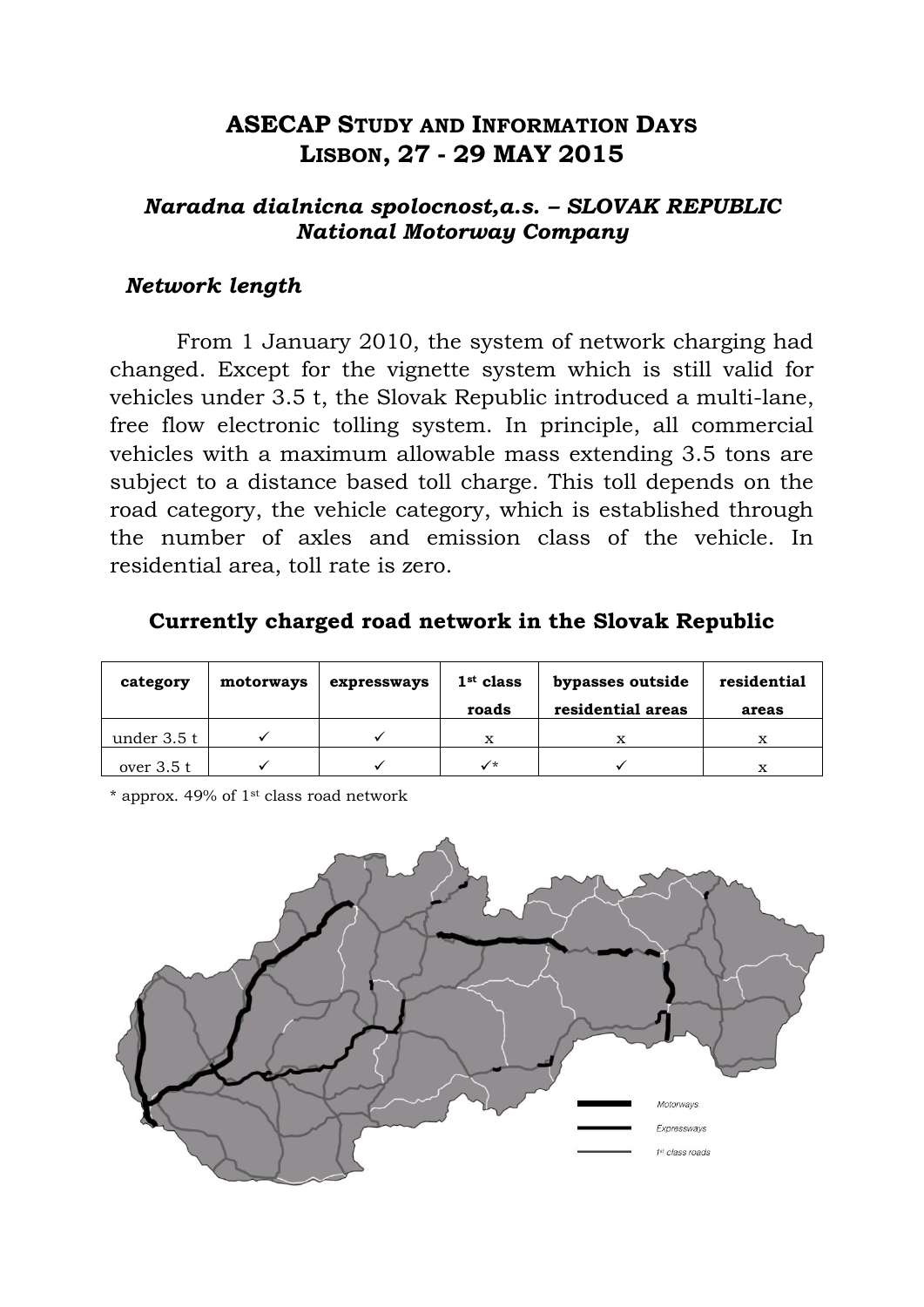| Type of road        | Road           | 2013              | 2014              |
|---------------------|----------------|-------------------|-------------------|
|                     | specificatio   | (km in operation) | (km in operation) |
|                     | n              |                   |                   |
| <b>Motorways</b>    | D1             | 308.014           | 308.880           |
|                     | D <sub>2</sub> | 69.515            | 70.699            |
|                     | D <sub>3</sub> | 8.905             | 8.905             |
|                     | D <sub>4</sub> | 6.566             | 6.995             |
| <b>Expressways</b>  | R1             | 164.938           | 164.669           |
|                     | R <sub>2</sub> | 30.961            | 29.558            |
|                     | R <sub>3</sub> | 17.751            | 17.756            |
|                     | R4             | 24.070            | 24.070            |
|                     | R <sub>6</sub> | 2.283             | 2.251             |
| 1st class roads*    | I/11           | 27.258            | 27.287            |
|                     | I/12           | 3.057             | 3.057             |
|                     | I/13           | 10.882            | 10.930            |
|                     | I/15           | 0.000             | 35.257            |
|                     | I/18           | 204.411           | 229.008           |
|                     | I/2            | 52.137            | 51.776            |
|                     | I/49           | 9.336             | 8.933             |
|                     | I/50           | 309.331           | 307.573           |
|                     | I/51           | 57.191            | 114.978           |
|                     | I/59           | 72.490            | <u>72.258</u>     |
|                     | I/61           | <u>112.930</u>    | <u>112.508</u>    |
|                     | I/62           | 32.847            | 32.798            |
|                     | I/63           | 67.668            | 67.329            |
|                     | I/64           | 67.563            | <u>67.271</u>     |
|                     | I/65           | 98.202            | 95.998            |
|                     | I/66           | 80.320            | 80.059            |
|                     | I/68           | 23.559            | 23.267            |
|                     | I/69           | 11.115            | 11.411            |
|                     | I/70           | 0.000             | 10.911            |
|                     | I/72           | 31.941            | 31.991            |
|                     | I/73           | 37.600            | 37.481            |
|                     | I/75           | 41.573            | 94.484            |
|                     | I/76           | 43.623            | 43.381            |
|                     | I/79           | 28.442            | 66.005            |
| <b>Total length</b> |                | 2056.479          | 2269.764          |

\* National Motorway Company owns only motorways and expressways but is a toll collector on some  $1^{\rm st}$  class roads too. Therefore later in presentation there are published only figures regarding to motorway and expressway network, but revenues contain also 1st class roads.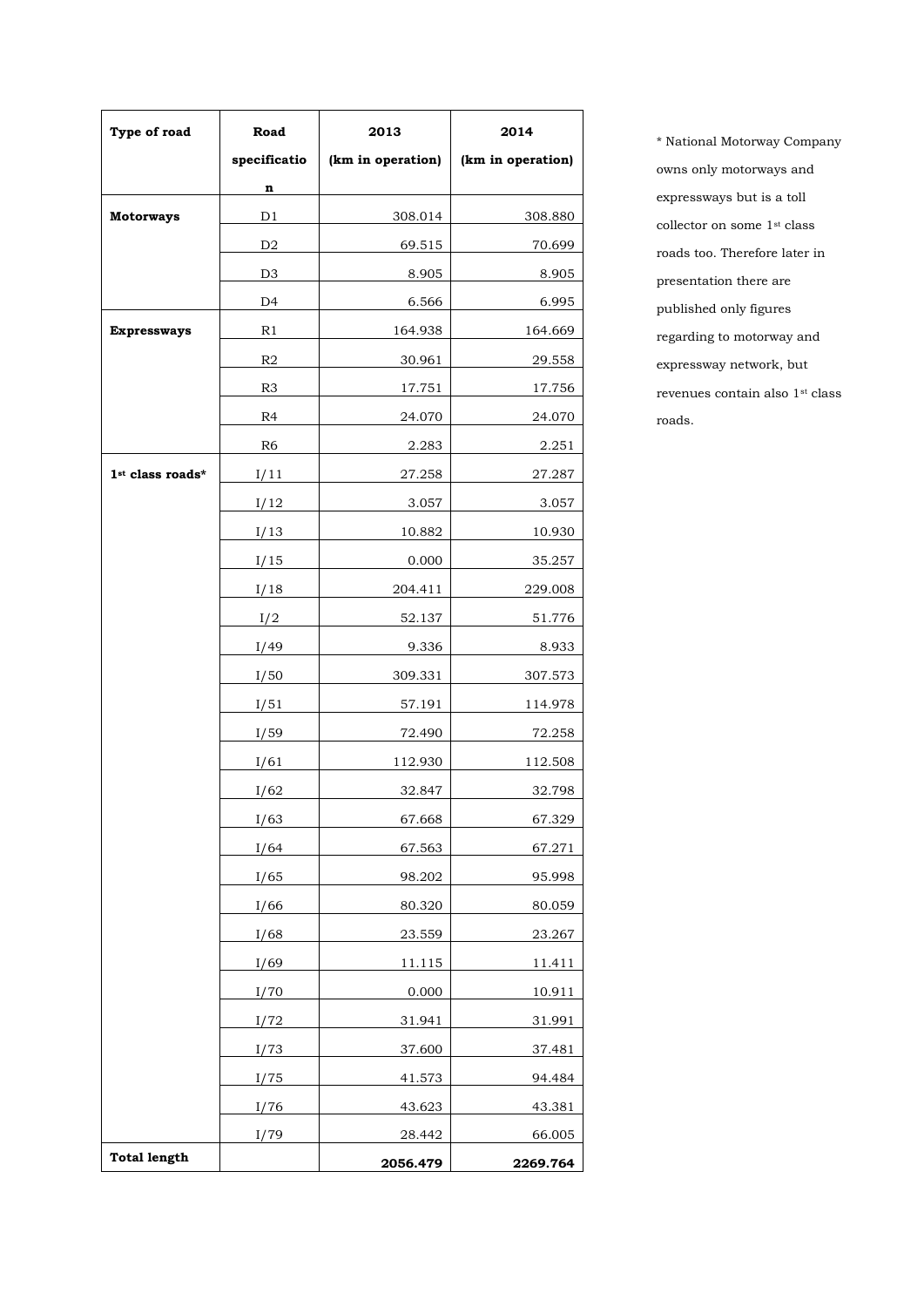## **Tunnels and bridges charging policy**

In the Slovak Republic, there are not any special rates for tunnels or bridges. Both of them are charged according to rules of charging for motorways, expressways and 1st class roads. If the tunnel or bridge is a part of section charged by zero rate, they are both charged by the rate zero.

| Road               | <b>Tunnel</b> |              | <b>Bridge</b> |              |
|--------------------|---------------|--------------|---------------|--------------|
|                    | Number        | Length $(m)$ | Number        | Length $(m)$ |
| Motorways          |               | 8 0 1 5      | 329           | 34 643,7     |
| <b>Expressways</b> |               | 0            | 289           | 26 025,5     |
| Total              |               | 8 0 1 5      | 618           | 60 669,2     |

## **Tunnels and bridges which are part of motorways and expressways**

## *Openings in 2015*

NDS is planning to open following sections in 2015:

|                    | Name of the section            |        |  |  |
|--------------------|--------------------------------|--------|--|--|
|                    | Janovce – Jablonov I. section  | 9.000  |  |  |
|                    | Janovce – Jablonov II. section | 9.540  |  |  |
| D1                 | Fricovce - Svinia              | 11.220 |  |  |
|                    | Dubna Skala - Turany           | 16.490 |  |  |
| R <sub>2</sub>     | Pstrusa - Krivan               | 10.380 |  |  |
| Total length in km | 56.630                         |        |  |  |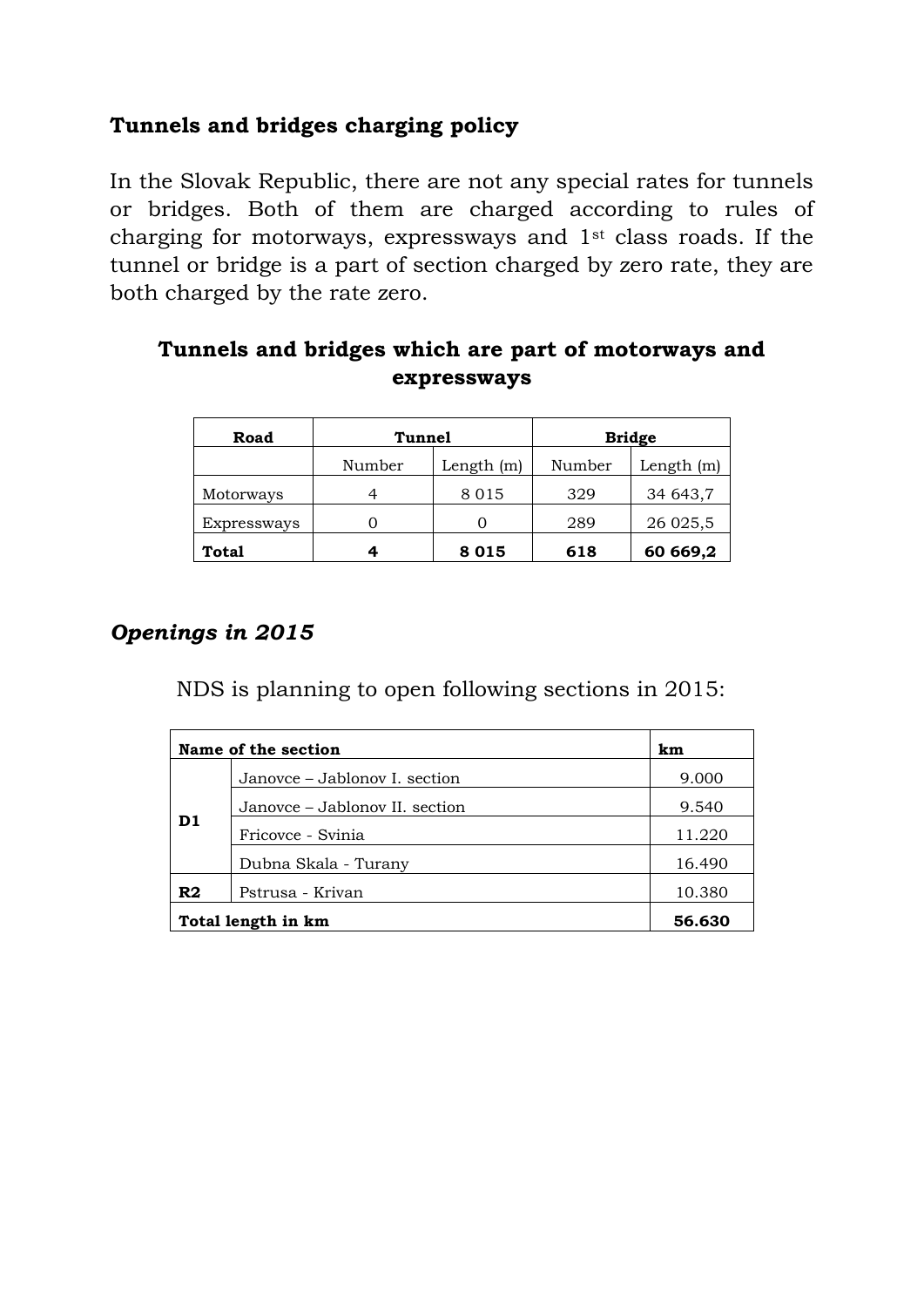#### *Investments*

Narodna dialnicna spolocnost, a.s. (NMC) invested to new sections construction in **2014**:

#### **515,890,238 €**

For motorways, expressways and selected I. class roads in operation invested for reconstruction, maintenance and operation:

#### **58,875,037 €**

For **2015**, there is planned for new sections construction:

## **1,227,085,528 €**

and for reconstruction, maintenance and operation:

## **70,476,587 €**

#### **Building sites in operation as for the 31.12.2014**

|                | Name of the section                            |        |  |  |  |
|----------------|------------------------------------------------|--------|--|--|--|
| D1             | Janovce – Jablonov I. section                  | 9.00   |  |  |  |
|                | Janovce – Jablonov II. section                 | 9.54   |  |  |  |
|                | Dubna Skala - Turany                           | 16.49  |  |  |  |
|                | Fricovce - Svinia                              | 11.22  |  |  |  |
|                | Lietavska Lucka – Visnove – Dubna Skala        | 13.51  |  |  |  |
|                | Hubova - Ivachnova                             | 15.28  |  |  |  |
|                | Hricovske Podhradie – Lietavska Lucka          | 11.32  |  |  |  |
| D <sub>3</sub> | Skalite – border crossing SR/PR (half profile) | 3.18   |  |  |  |
|                | Syrcinovec – Skalite (half profile)            | 12.28  |  |  |  |
|                | Zilina, Strazov – Zilina, Brodno               | 4.25   |  |  |  |
| R2             | Zvolen, east - Pstrusa                         | 7.85   |  |  |  |
|                | Pstrusa - Krivan                               | 10.38  |  |  |  |
|                | Ruskovce – Pravotice (half profile)            | 9.56   |  |  |  |
|                | Total length in km                             | 133.86 |  |  |  |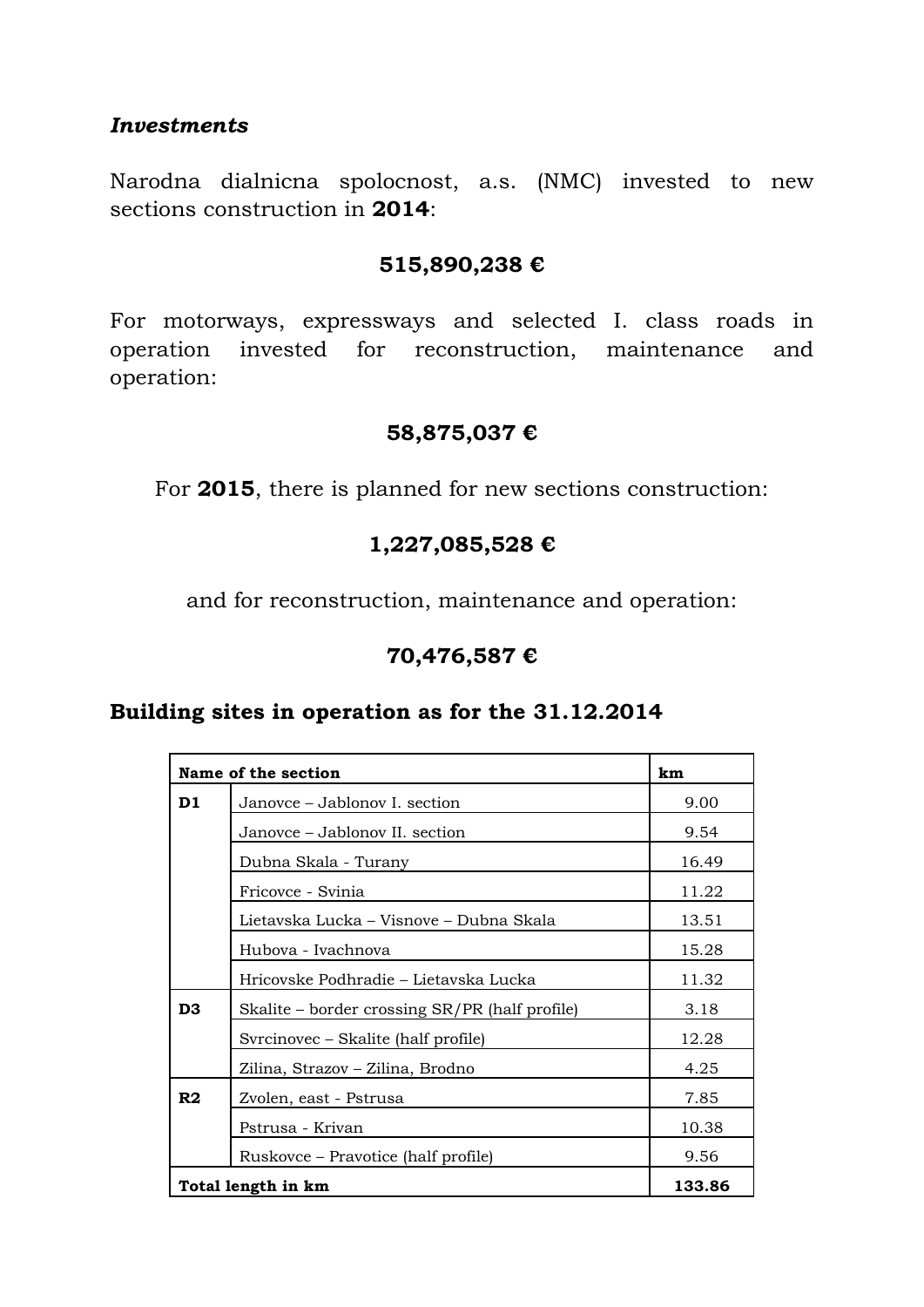#### **New building sites to be opened in 2015**

|                    | Name of the section          |        |  |  |  |
|--------------------|------------------------------|--------|--|--|--|
|                    | Triblavina, intersection     | 1.630  |  |  |  |
| D <sub>1</sub>     | Budimir - Bidovce            | 14.400 |  |  |  |
|                    | Presov, west – Presov, south | 7.870  |  |  |  |
| D <sub>3</sub>     | Cadca, Bukov - Syrcinovec    | 5.670  |  |  |  |
| Total length in km | 29.57                        |        |  |  |  |

### *Financing*

NDS is funded through a multi-pillar system. It disposes of the following funding resources:

- 1. State Budget
- 2. Funds of the European Union
- 3. NDS loans
- 4. Vignettes and toll
- 5. Other (rent, services…)

The maximum part of such funds is used for the construction of motorways and expressways.

## *Traffic*

| Year/GDP | I. quarter<br>$(mil. \mathbf{\epsilon})$ | II. quarter<br>(mil. $\epsilon$ ) | III. quarter<br>$(mil. \mathbf{\epsilon})$ | IV. quarter<br>$(mil. \mathbf{\epsilon})$ |
|----------|------------------------------------------|-----------------------------------|--------------------------------------------|-------------------------------------------|
| 2013     | 17 036.3                                 | 18 399.6                          | 19 399.9                                   | 18 757.3                                  |
| 2014     | 17 340.0                                 | 18 755.5                          | 19 846.2                                   | 19 265.5                                  |

Traffic growth in Slovakia is in accordance with the Gross Domestic Product. Data on traffic development are from the State Traffic Counting performed every 5 years (in the period 1980- 2010) and are forecasted for the period 2015-2020.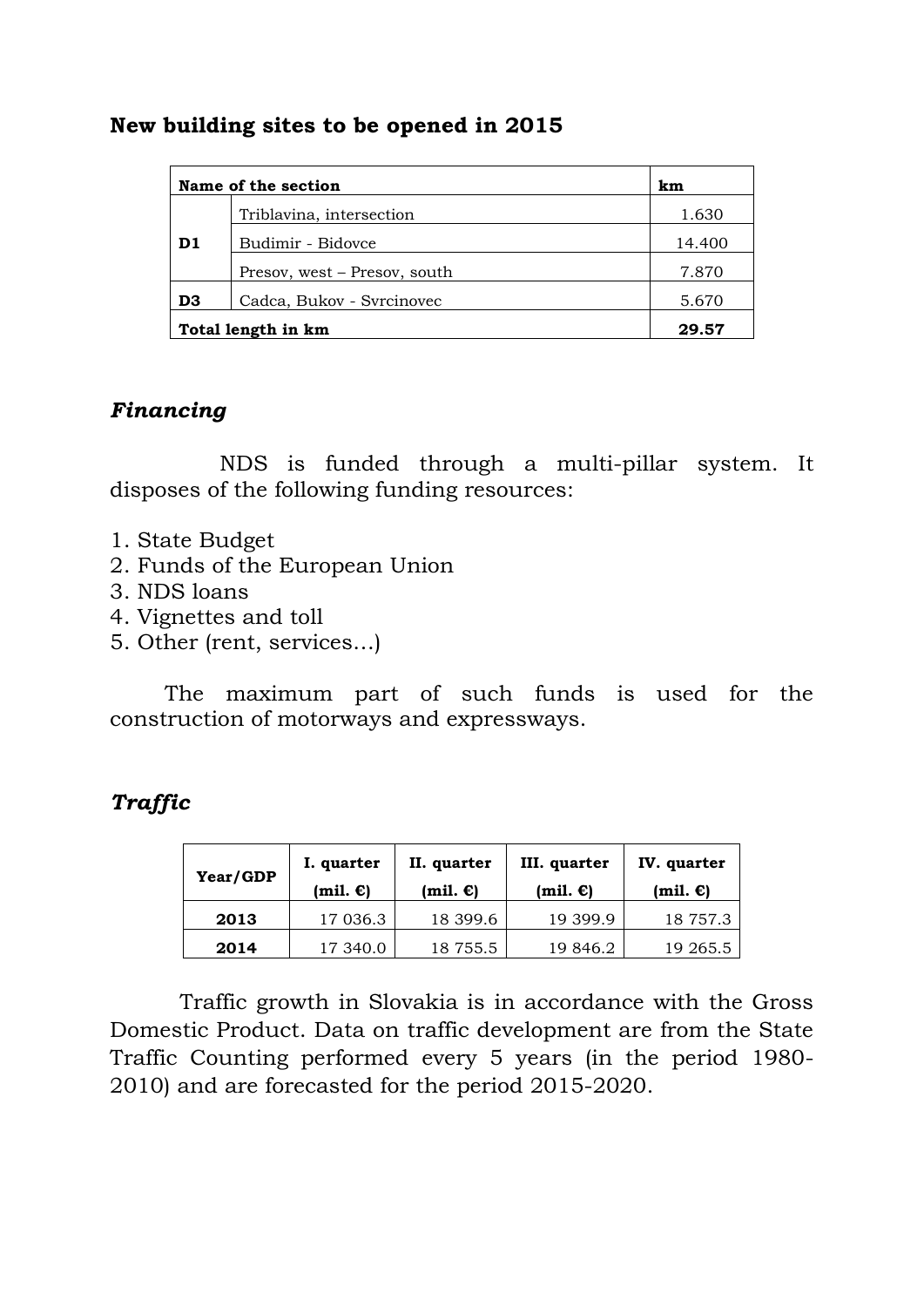| Year | <b>Motorways</b> | 1st class<br>roads | Year | <b>Motorways</b> | 1st class<br>roads |
|------|------------------|--------------------|------|------------------|--------------------|
| 1980 | 5066             | 3428               | 2005 | 24002            | 9466               |
| 1985 | 5895             | 3928               | 2010 | 28782            | 11129              |
| 1990 | 7686             | 4500               | 2015 | 33315            | 12368              |
| 1995 | 10147            | 5070               | 2020 | 37531            | 13546              |
| 2000 | 12150            | 6164               |      |                  |                    |

**Development of annual average daily traffic** 



| Year | no. of<br>inhabitants<br>(thous.) | no. of<br>vehicles<br>(thous.) | no. of<br>light<br>vehicles<br>(thous) | motor.veh./<br>1000 inhab. | passenger<br>cars/1000<br>inhab. |
|------|-----------------------------------|--------------------------------|----------------------------------------|----------------------------|----------------------------------|
| 1980 | 4996                              | 790                            | 552                                    | 158                        | 110                              |
| 1985 | 5177                              | 959                            | 706                                    | 185                        | 136                              |
| 1990 | 5311                              | 1156                           | 876                                    | 218                        | 165                              |
| 1995 | 5368                              | 1645                           | 1033                                   | 306                        | 192                              |
| 2000 | 5403                              | 1752                           | 1274                                   | 324                        | 236                              |
| 2005 | 5389                              | 1801                           | 1303                                   | 334                        | 242                              |
| 2010 | 5435                              | 2339                           | 1669                                   | 430                        | 307                              |
| 2011 | 5404                              | 2442                           | 1749                                   | 452                        | 324                              |
| 2012 | 5410                              | 2537                           | 1824                                   | 469                        | 337                              |
| 2013 | 5415                              | 2623                           | 1880                                   | 484                        | 347                              |
| 2014 | $5421*$                           | 2726                           | 1949                                   | 503                        | 360                              |

\* as of 30.09.2014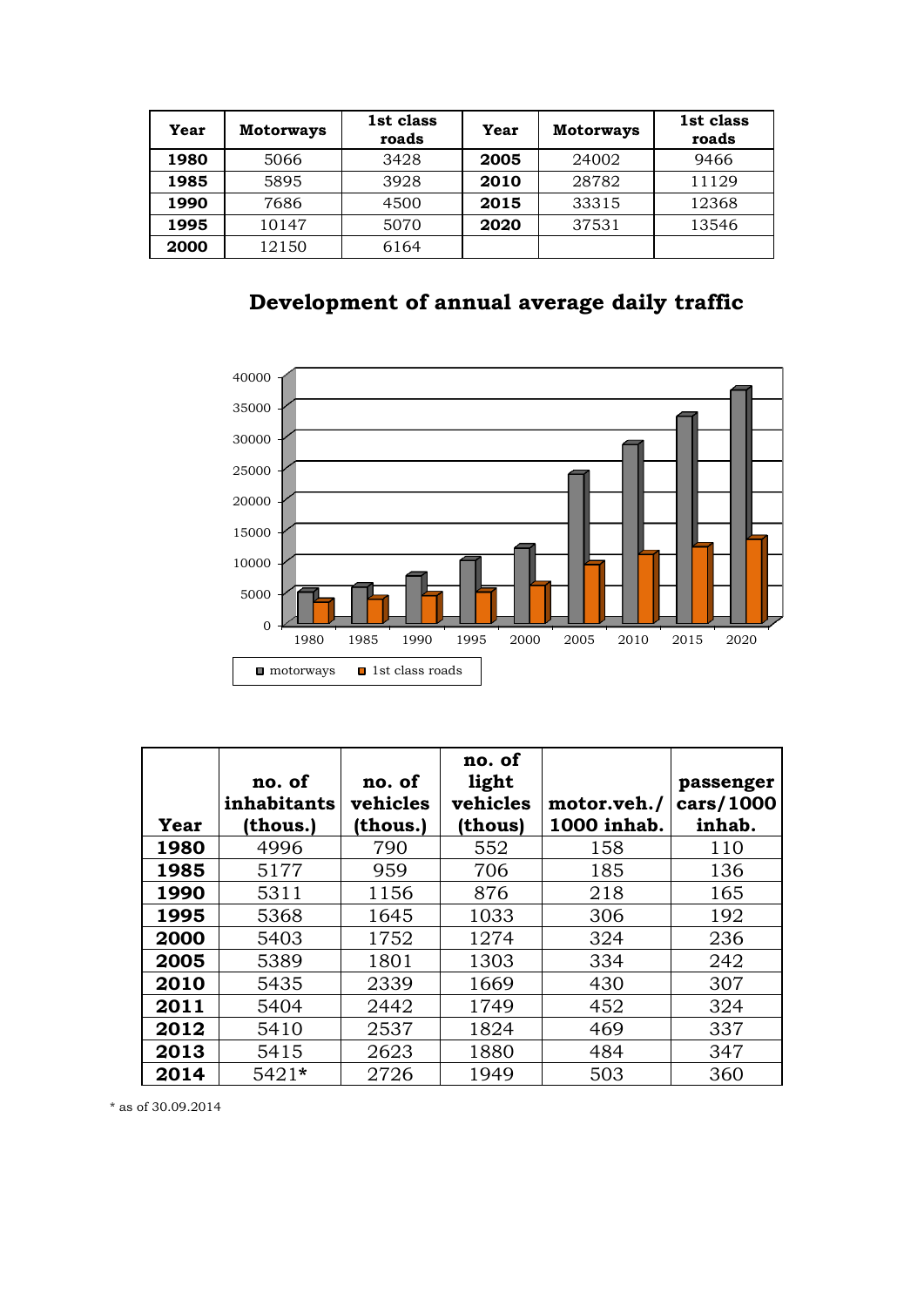#### **Motorization level**



Traffic volume especially on motorways has a rapid increasing trend caused by growing of number of vehicles on road network but also thanks to acceleration of new motorway sections construction in the Slovak Republic.

## *Tolling system and tolling technologies used*

In 2014, vehicles were divided into 2 groups according to weight of vehicle:

- 1. below 3.5 t (vignette system)
- 2. over 3.5 t (ETC system)
- 1. Vignette system

Types of vignettes for the year 2014 were:

- 1. Year vignette
- 2. Month vignette
- 3. 10 days vignette

All types of vignettes are both for motor vehicles (category M1, N1, M1G and N1G) and trailed vehicles (category O1, O2). Vignette for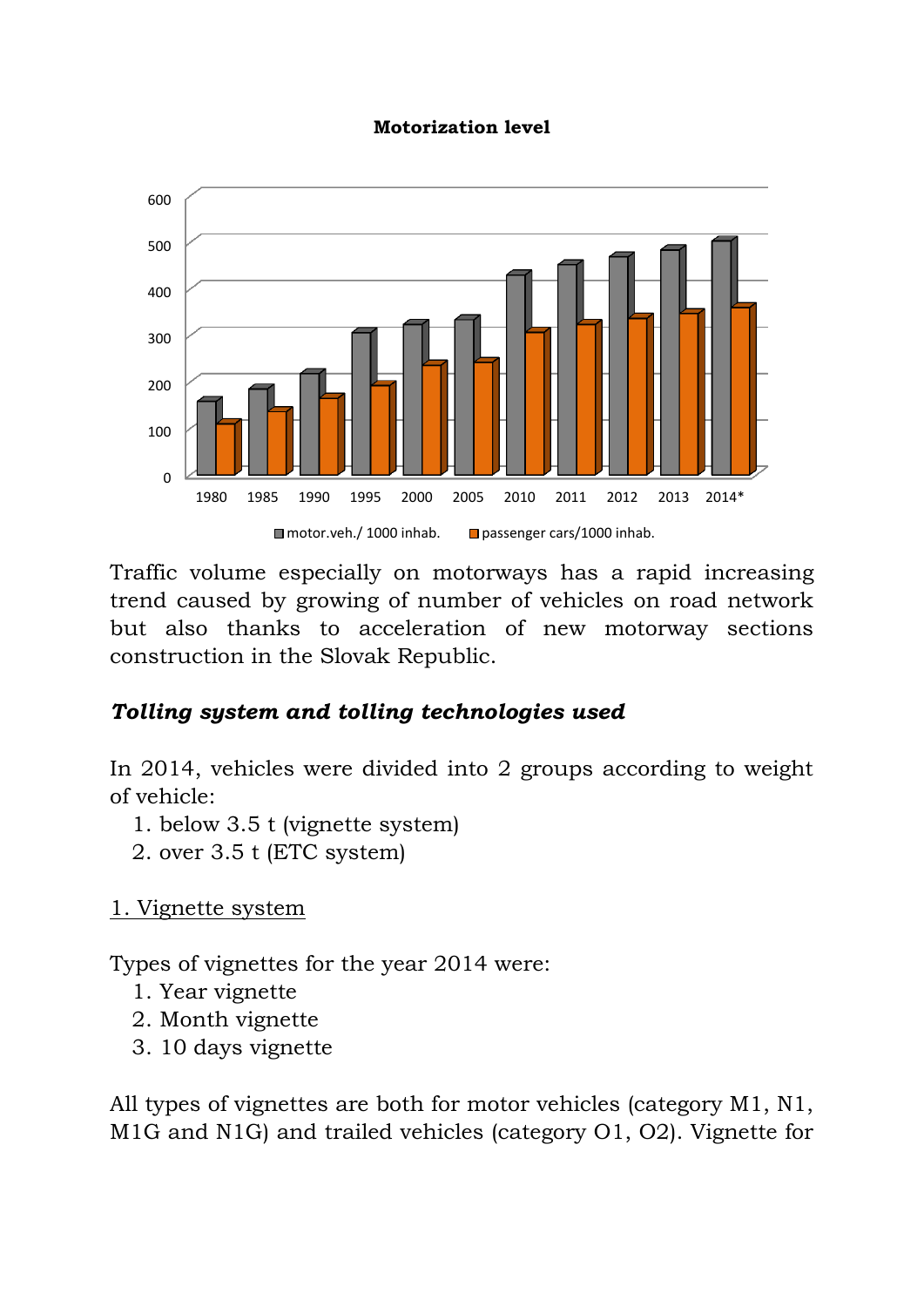trailed vehicle is necessary when total weight of motor vehicle and trailed vehicle exceed 3.5 t.

|               | One - year vignettes         |          |  |  |  |
|---------------|------------------------------|----------|--|--|--|
| 1             | Motor vehicles up to 3.5 t   | 50 €     |  |  |  |
| $\mathcal{D}$ | Trailed vehicle              | 50€      |  |  |  |
|               | <b>Month vignettes</b>       |          |  |  |  |
|               | Motor vehicles up to $3.5 t$ | 14 €     |  |  |  |
| 2             | Trailed vehicle              | 14 €     |  |  |  |
|               | 10-days vignettes            |          |  |  |  |
| 1             | Motor vehicles up to 3.5 t   | $10 \in$ |  |  |  |
| 2             | Trailed vehicle              | 10€      |  |  |  |

#### **Vignettes for 2014**

### 2. Electronic toll collection system:

The Slovak Electronic Toll Collection System (ETC system) uses technologically innovative "hybrid" OBUs integrating three technologies:

- satellite GPS technology for determining the position collection of data about the use of Specified Road Sections,
- GSM/GPRS technology for the communication within mobile networks – serving for the transmission of data among the OBU and other information subsystems within the Electronic Toll System,
- microwave DSRC technology for short-distance communication – serving for the control of toll payers within the toll collection control process.

## Tolled road network

From 1 January 2014 ETC system expanded significantly - tolled 1<sup>st</sup> class road network increases by approx. 220 km by adding 6 additional, previously non-tolled roads, and traffic monitoring was introduced on the rest of the overall road network including specified transit corridors inside residential areas.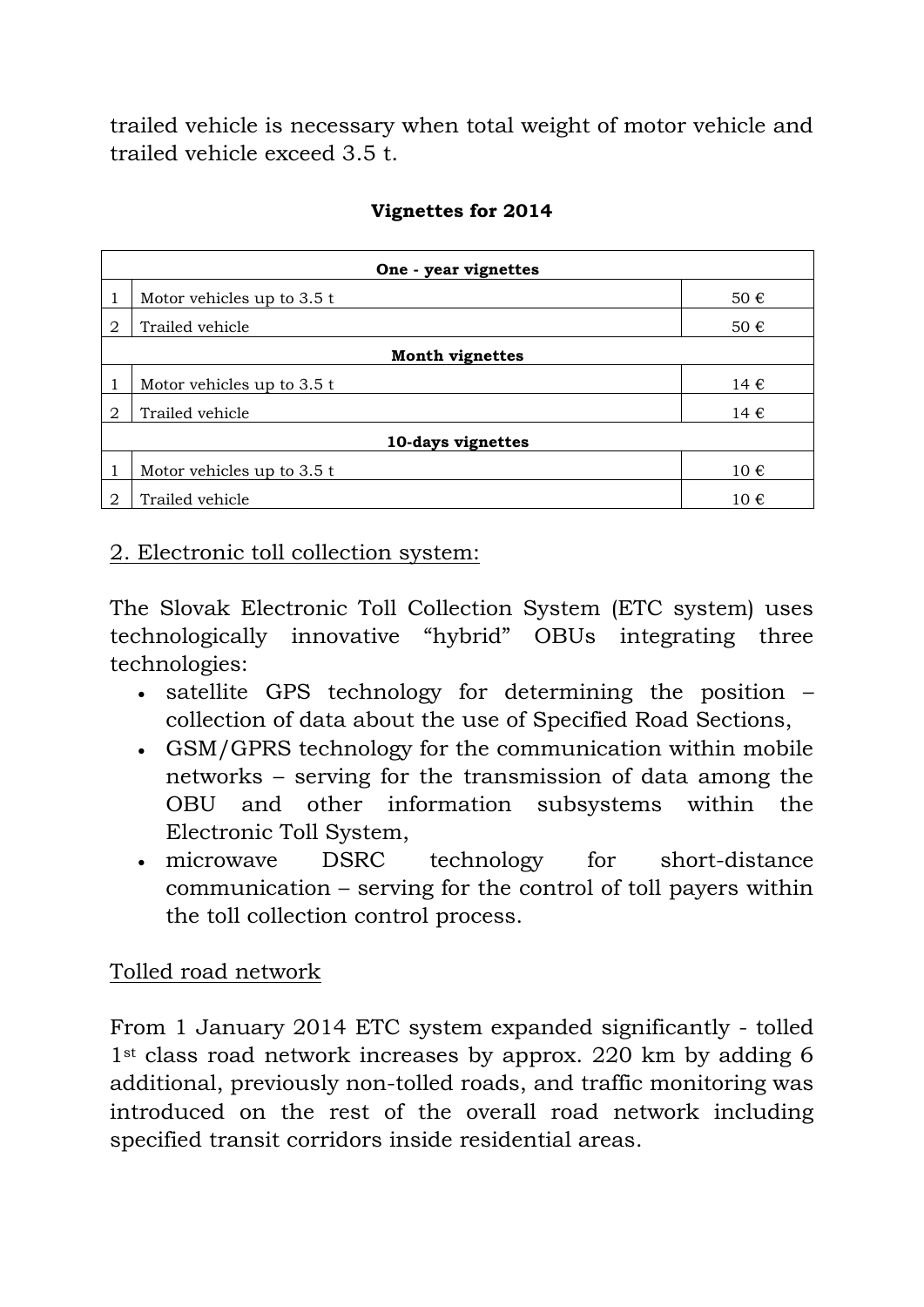Satellite technology of the toll collection has therefore been covering almost 17 770 km of selected road sections in the Slovak Republic, including about 660 km of selected sections of motorways and expressways, 3 630\* km specified sections of 1st class roads, other 3 640 km specified sections of  $2<sup>nd</sup>$  class roads and more than 9 840 km of specified 3rd class roads which are at the moment tolled by zero rate and subject of monitoring only.

\* different to real overall length of 1st class road network in the Slovak Republic (approx. 3 300 km) due to virtual combinations of residential area transit corridors

## Toll rates

From 1 January 2014, ETC system established new tolling strategy – toll rates for cargo transport (toll rates for busses remains the same) were changed towards favoring higher emission class vehicles, as well as towards reducing avoidance primary road network through parallel 1st class roads (by equalization of toll rates on  $1<sup>st</sup>$  class roads parallel with motorways and expressways with toll rates on motorways and expressways), and also discounts for every vehicles depending on driven km was introduced.

Toll rates on road network covered only with traffic monitoring (part of the 1st class road network, total 2nd and 3rd class road network) equals zero for all vehicles.

| expressways   |                       |         |                 |                    |                           |  |
|---------------|-----------------------|---------|-----------------|--------------------|---------------------------|--|
|               | <b>Emission class</b> |         |                 |                    |                           |  |
|               | Vehicle category      |         | $EURO$ $0 - II$ | EURO III, IV       | EURO V, VI,<br><b>EEV</b> |  |
|               | 3.5 t – to 12 t       |         | $0.103 \in$     | $0.093 \notin$     | $0.080 \in$               |  |
|               | $12$ t and<br>more    | 2 axles | $0.222 \in$     | $0.201 \in$        | $0.172 \in$               |  |
| <b>Heavy</b>  |                       | 3 axles | $0.234 \in$     | $0.212 \in$        | $0.181 \in$               |  |
| vehicles      |                       | 4 axles | $0.243 \notin$  | $0.220 \in$        | $0.188 \in$               |  |
|               |                       | 5 axles | $0.234 \in$     | $0.212 \,\epsilon$ | $0.181 \in$               |  |
|               | 3.5 t – to 12 t       |         | $0.060 \in$     | $0.050 \in$        | $0.030 \in$               |  |
| <b>Busses</b> | 12 t and more         |         | $0.110 \in$     | $0.100 \in$        | $0.060 \in$               |  |

**Toll rates for the use of specified sections of motorways and**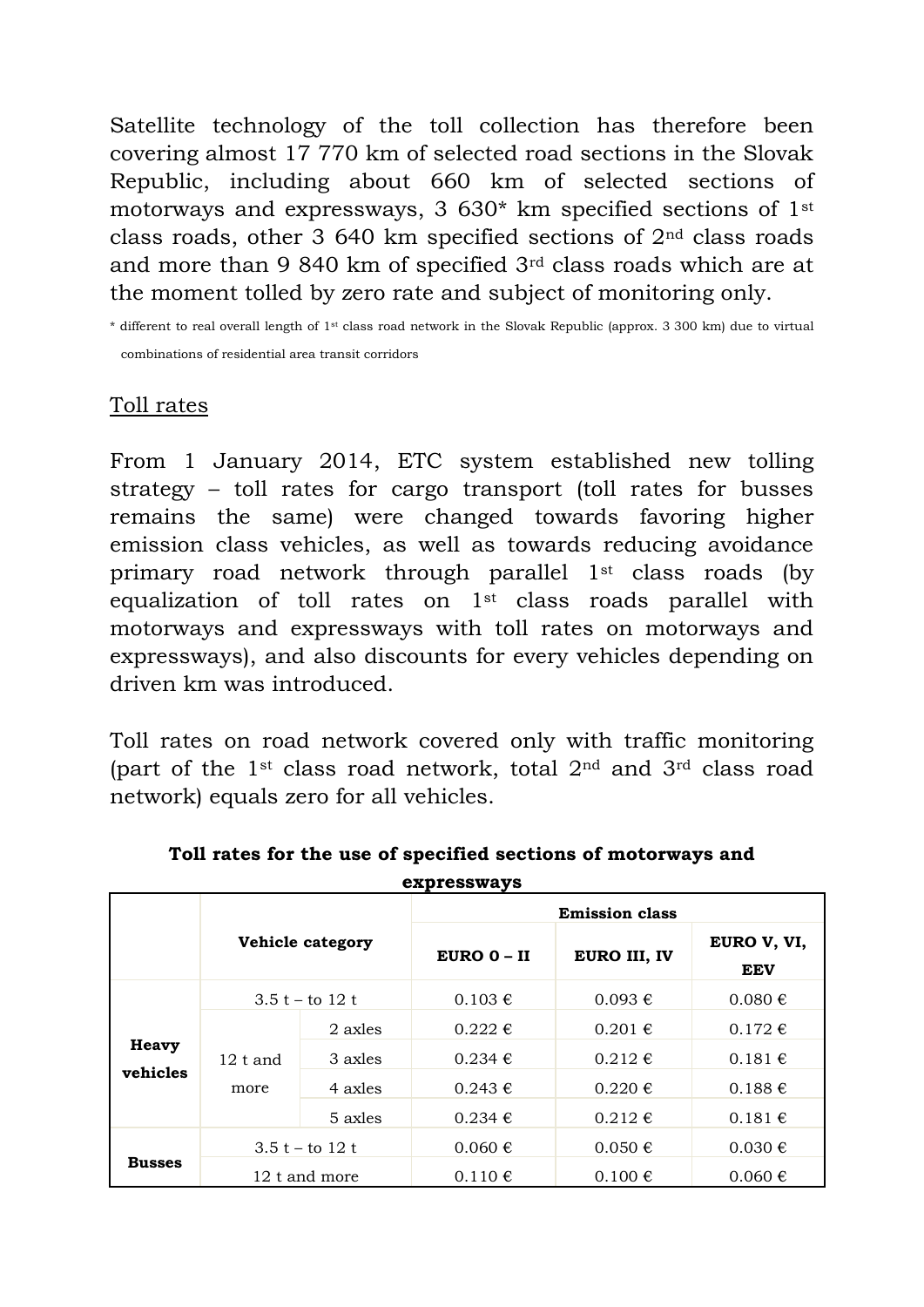### **Toll rates for the use of specified sections of the 1st class roads parallel with motorways and expressways**

|               | Vehicle category   |               | <b>Emission class</b> |                |                 |
|---------------|--------------------|---------------|-----------------------|----------------|-----------------|
|               |                    |               | $EURO$ 0 – II         | EURO III, IV   | EURO V, VI, EEV |
|               | 3.5 t – to 12 t    |               | $0.103 \in$           | $0.093 \notin$ | $0.080 \in$     |
|               | $12$ t and<br>more | 2 axles       | $0.222 \in$           | $0.201 \in$    | $0.172 \in$     |
| Heavy         |                    | 3 axles       | $0.234 \notin$        | $0.212 \in$    | $0.181 \in$     |
| vehicles      |                    | 4 axles       | $0.243 \notin$        | $0.220 \in$    | $0.188 \in$     |
|               |                    | 5 axles       | $0.234 \in$           | $0.212 \in$    | 0.181€          |
| <b>Busses</b> | 3.5 t – to 12 t    |               | $0.040 \in$           | $0.030 \in$    | $0.020 \in$     |
|               |                    | 12 t and more | $0.080 \in$           | $0.070 \in$    | $0.040 \notin$  |

## **Toll rates for the use of specified sections of the 1st class roads not parallel with motorways and expressways**

|                          | Vehicle category   |                   | <b>Emission class</b> |                      |                           |  |
|--------------------------|--------------------|-------------------|-----------------------|----------------------|---------------------------|--|
|                          |                    |                   | $EURO$ 0 – II         | EURO III, IV         | EURO V, VI,<br><b>EEV</b> |  |
|                          |                    | 3.5 t – to 12 t   | $0.080 \in$           | $0.072 \text{ } \in$ | $0.062 \notin$            |  |
|                          | $12$ t and<br>more | 2 axles           | $0.172 \text{ } \in$  | $0.156 \in$          | $0.133 \in$               |  |
| <b>Heavy</b><br>vehicles |                    | 3 axles           | $0.181 \in$           | $0.164 \in$          | 0.140€                    |  |
|                          |                    | 4 axles           | $0.185 \in$           | $0.167 \notin$       | $0.143 \in$               |  |
|                          |                    | 5 axles           | $0.181 \in$           | $0.164 \in$          | $0.140 \in$               |  |
|                          |                    | $3.5 t - to 12 t$ | $0.040 \notin$        | $0.030 \in$          | $0.020 \in$               |  |
| <b>Busses</b>            |                    | 12 t and more     | $0.080 \in$           | $0.070 \in$          | $0.040 \in$               |  |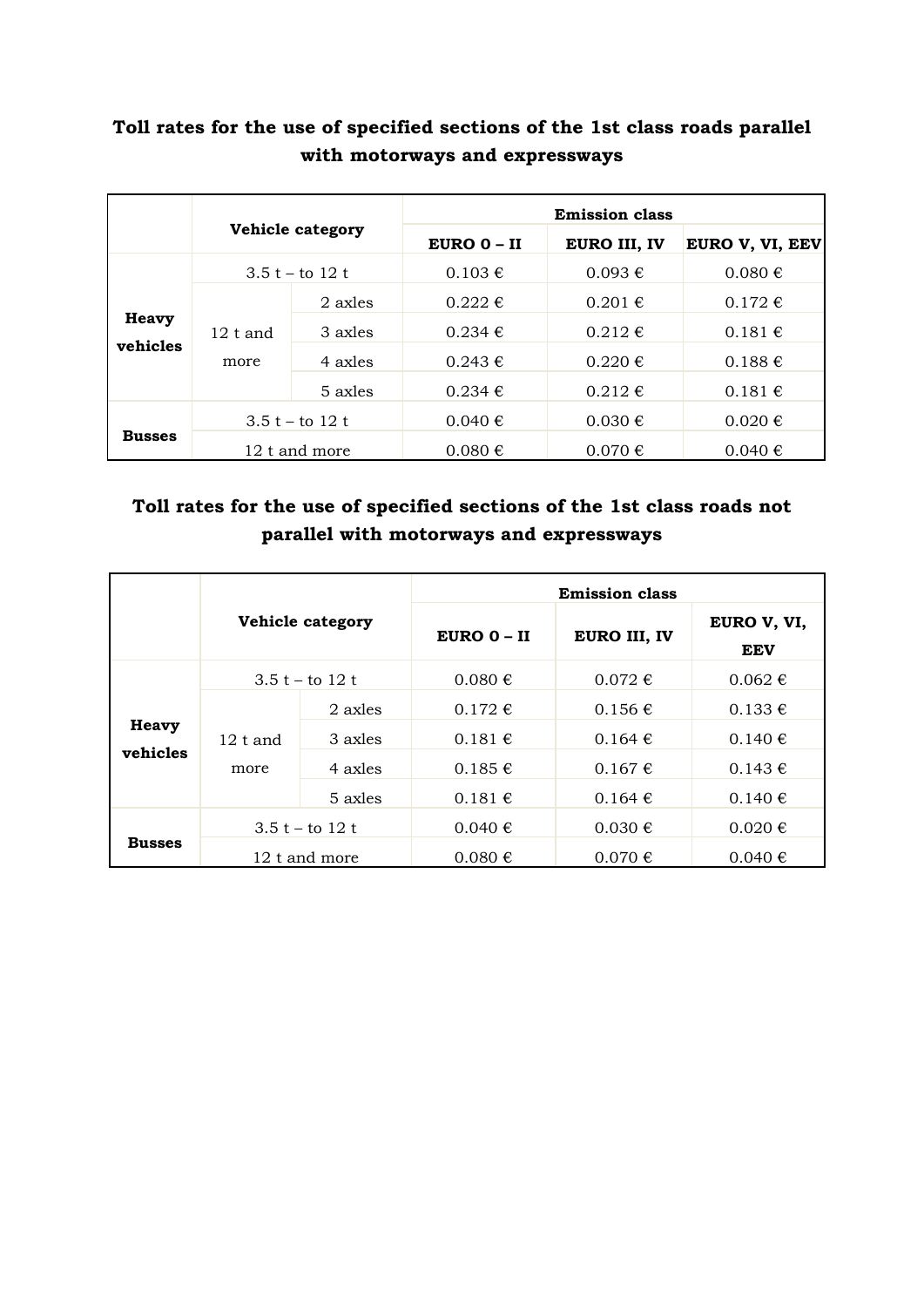### *Revenues*

| <b>Vignette</b>        |              | 2013        | 2014          | % growth   |
|------------------------|--------------|-------------|---------------|------------|
| Yearly                 |              | 30 402 375  | 33 289 623    | 9,5%       |
| Monthly                |              | 4 003 417   | 4 3 5 6 2 4 0 | 8,8%       |
| 10 days                |              | 17 695 433  | 18 366 032    | 3,8%       |
| <b>Total</b>           |              | 52 101 225  | 56 011 896    | 7,5%       |
|                        |              |             |               |            |
| <b>Toll collection</b> |              | 2013        | 2014          | $%$ growth |
|                        | $3.5t - 12t$ | 12 550 995  | 14 346 810    | 14,3%      |
| Heavy vehicles         | over 12 t    | 138 151 470 | 163 220 284   | 18,1%      |
|                        | $3.5t - 12t$ | 225 078     | 271 129       | 20,5%      |
| <b>Busses</b>          | over 12 t    | 4 598 899   | 5 5 6 1 6 2 6 | 20,9%      |
| <b>Total</b>           |              | 158 628 700 | 183 399 850   | 15,6%      |

There is a total rise in revenues of vignettes 7.5 **%** and rise in revenues of toll 15.6 **%** comparing years 2013 and 2014. Revenues only from motorways and expressways are **62%** of whole toll revenue.

### *Safety*

Table below shows number of all accidents (fatal, seriously and slightly injured), on road network in the Slovak Republic. Significant reduction in number of accident was caused by a change of legislation in 2009. Since 2009 legislation increased the minimum amount of damage, when police forces have to be called and accidents were divided into casualty (accidents with a little damage which are not solved by police forces but through insurance company directly) and accidents (when the police forces are called). Until 2011, there was not any difference between accidents on motorways and expressways mainly because of small amount of expressways network. Since 2011, the table shows only accidents on motorways and expressways. Data are registered statistically and shown in tables. Chart below shows only data since 2011 due to above mentioned. Increasing of number of accidents can be caused by increasing of expressway network.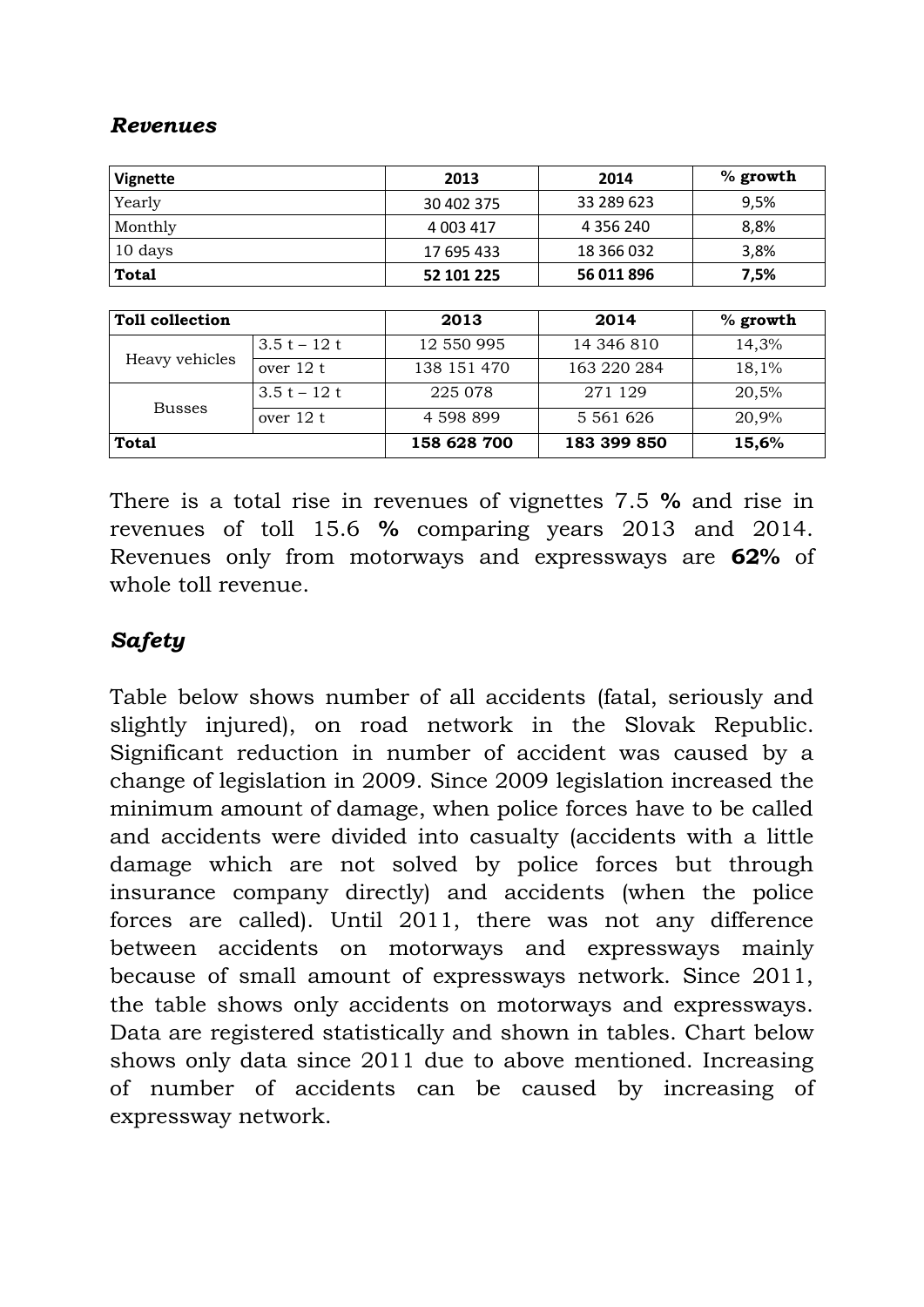| Year | No. of<br>accidents | Fatal<br>injury | Seriously<br>injured | Slightly<br>injured |
|------|---------------------|-----------------|----------------------|---------------------|
| 2000 | 50932               | 628             | 2204                 | 7890                |
| 2005 | 59991               | 560             | 1974                 | 8516                |
| 2010 | 4270                | 135             | 367                  | 1695                |
| 2011 | 427                 | 9               | 30                   |                     |
| 2012 | 615                 | 8               | 37                   | 195                 |
| 2013 | 727                 | 14              | 41                   | 164                 |
| 2014 | 723                 | 17              | 42                   | 216                 |

**Number of accidents**



### **Number of accidents**

| Year | No. of accidents                       |     |  |  |
|------|----------------------------------------|-----|--|--|
|      | <b>Motorways</b><br><b>Expressways</b> |     |  |  |
| 2011 | 405                                    | 22  |  |  |
| 2012 | 430                                    | 185 |  |  |
| 2013 | 449                                    | 278 |  |  |
| 2014 | 456                                    | 267 |  |  |



# **Number of fatal injuries**

|      | No. of fatal injuries |                    |  |  |
|------|-----------------------|--------------------|--|--|
| Year | <b>Motorways</b>      | <b>Expressways</b> |  |  |
| 2011 |                       |                    |  |  |
| 2012 | 5                     |                    |  |  |
| 2013 | 5                     |                    |  |  |
| 2014 | 12                    | 5                  |  |  |

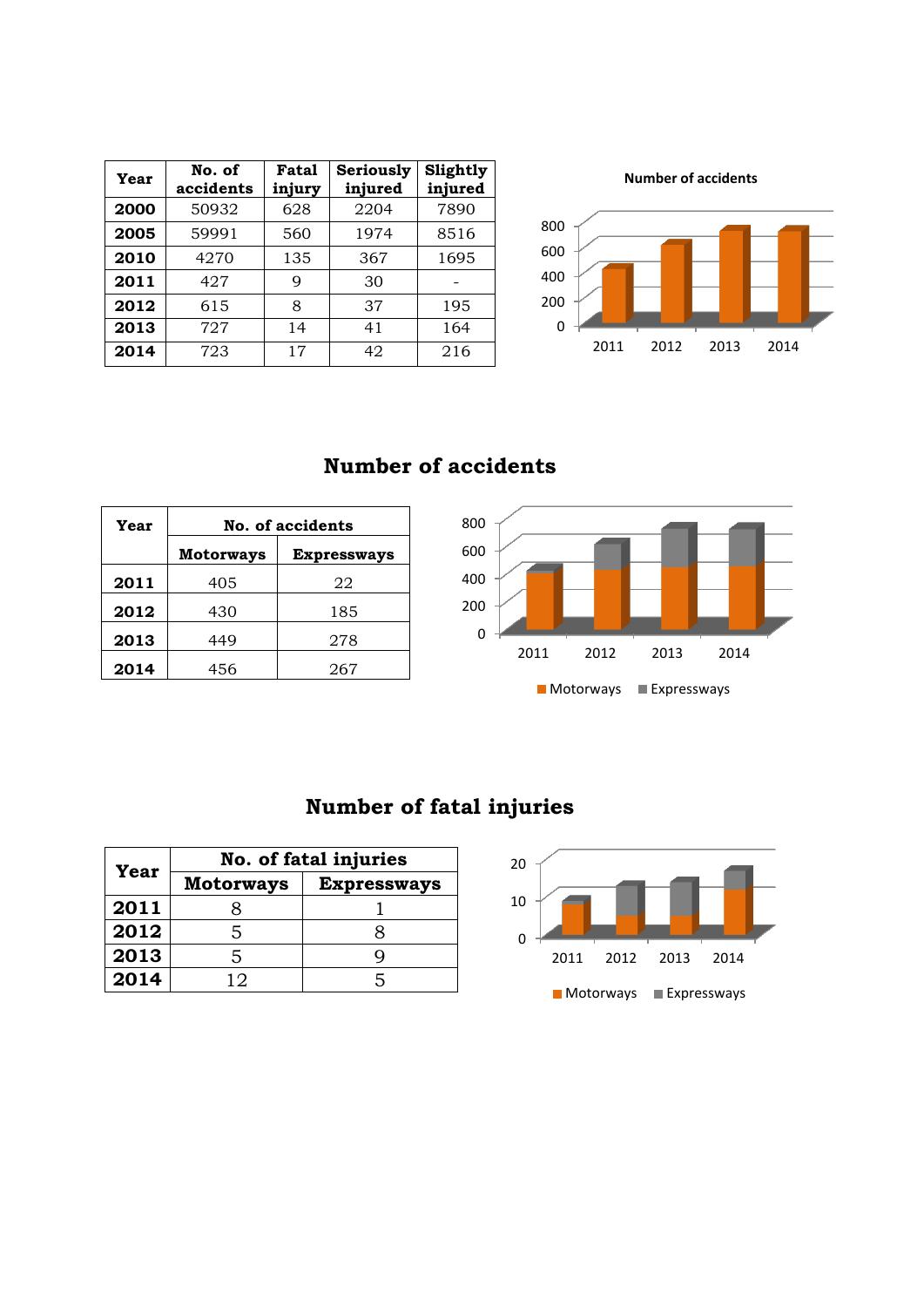|               | Definition and method of calculation             | In number for one<br>billion kilometres<br>travelled in 2014* | 2013 | 2014 | <b>Variation in %</b><br>in 2013/2014 |
|---------------|--------------------------------------------------|---------------------------------------------------------------|------|------|---------------------------------------|
| Personal      | People that have received any injury except for  |                                                               |      |      |                                       |
| injury rate   | one time treatment that do not require           | $\mathbf x$                                                   | 205  | 258  | $+20%$                                |
|               | specialist's examination or sick absence         |                                                               |      |      |                                       |
| <b>Fatal</b>  | Number of people that have received very serious |                                                               |      |      |                                       |
| accident rate | injuries leading to their death at the moment of |                                                               | 14   | 17   | $+18%$                                |
|               | the accident or within 24 hours subsequent to    | $\mathbf x$                                                   |      |      |                                       |
|               | the accident                                     |                                                               |      |      |                                       |
| Rate of dead* | No measuring of this figure.                     | x                                                             | X    | x    | x                                     |

\* this figure is not measured in the Slovak Republic. Kilometres travelled are counted at the basis of heavy vehicles (vehicles over 3.5 t) and injuries include also injuries caused by personal vehicles (vehicles under 3.5 t)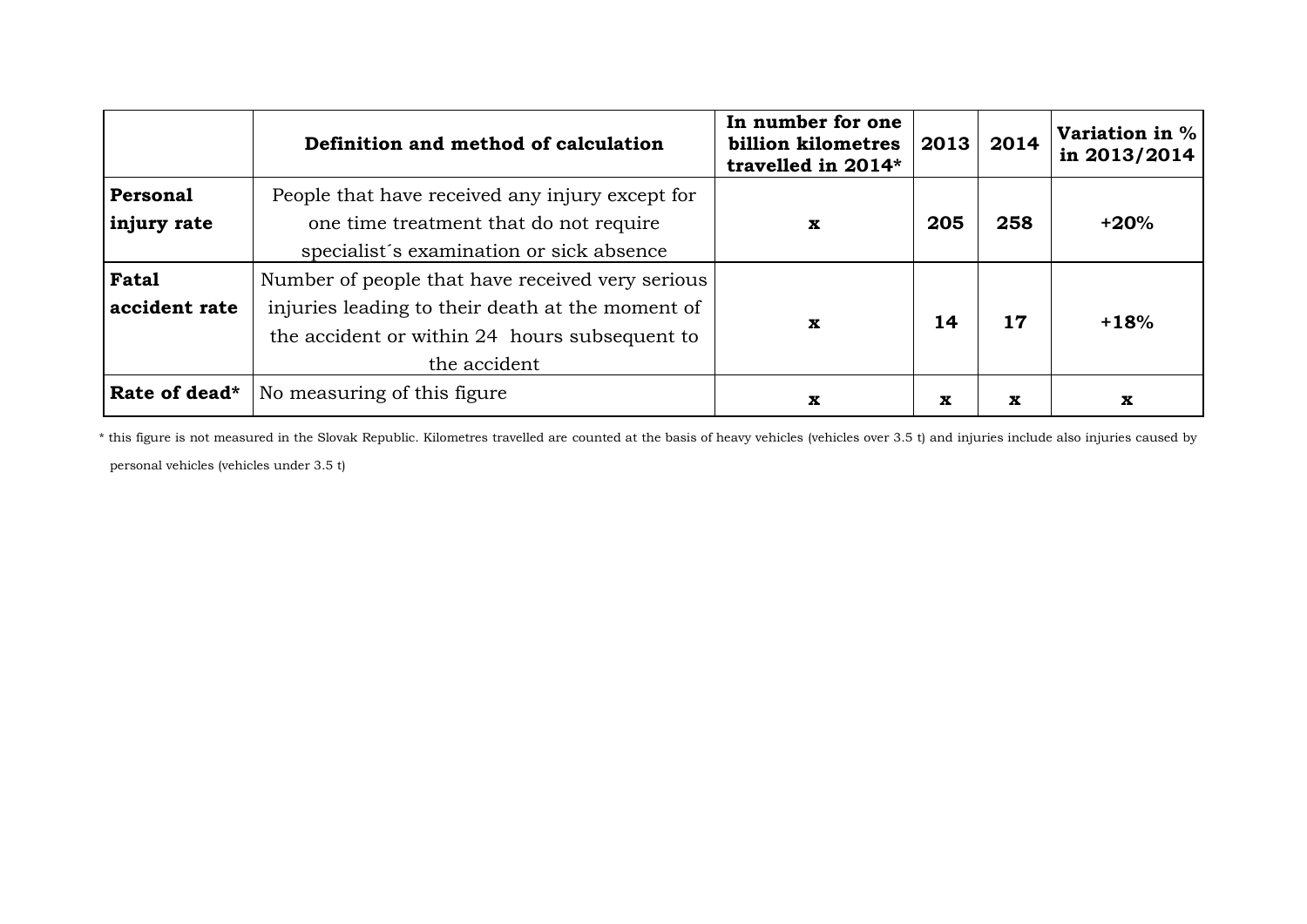### *Long-term forecasts and tendencies*

In Slovakia every motorway and expressway in operation is charged as soon as a new section is opened. Therefore NDS does not have in operation non – charged network except for already mentioned bypasses and residential areas. Table shows plans for construction of expressway and motorway network in Slovakia until the year 2019.

|                              | Forecasted annual growth (km) |      |       |       |
|------------------------------|-------------------------------|------|-------|-------|
| 2017<br>2018<br>2016<br>2019 |                               |      |       |       |
| motorways                    |                               | 11.2 | 25.4  |       |
| expressways                  | 74.37                         | 497  | 47.33 | 67 17 |

## *Significant actions already started (and/or to be achieved in 2014 and foreseen for 2015*

Národná diaľničná spoločnosť prepares the implementation of a new system of electronic vignette. This system will increase customer´s comfort and wider possibilities for vignette buying. Driver may buy them by internet or by terminals at patrol stations. Exact technology will arise from the ongoing tender.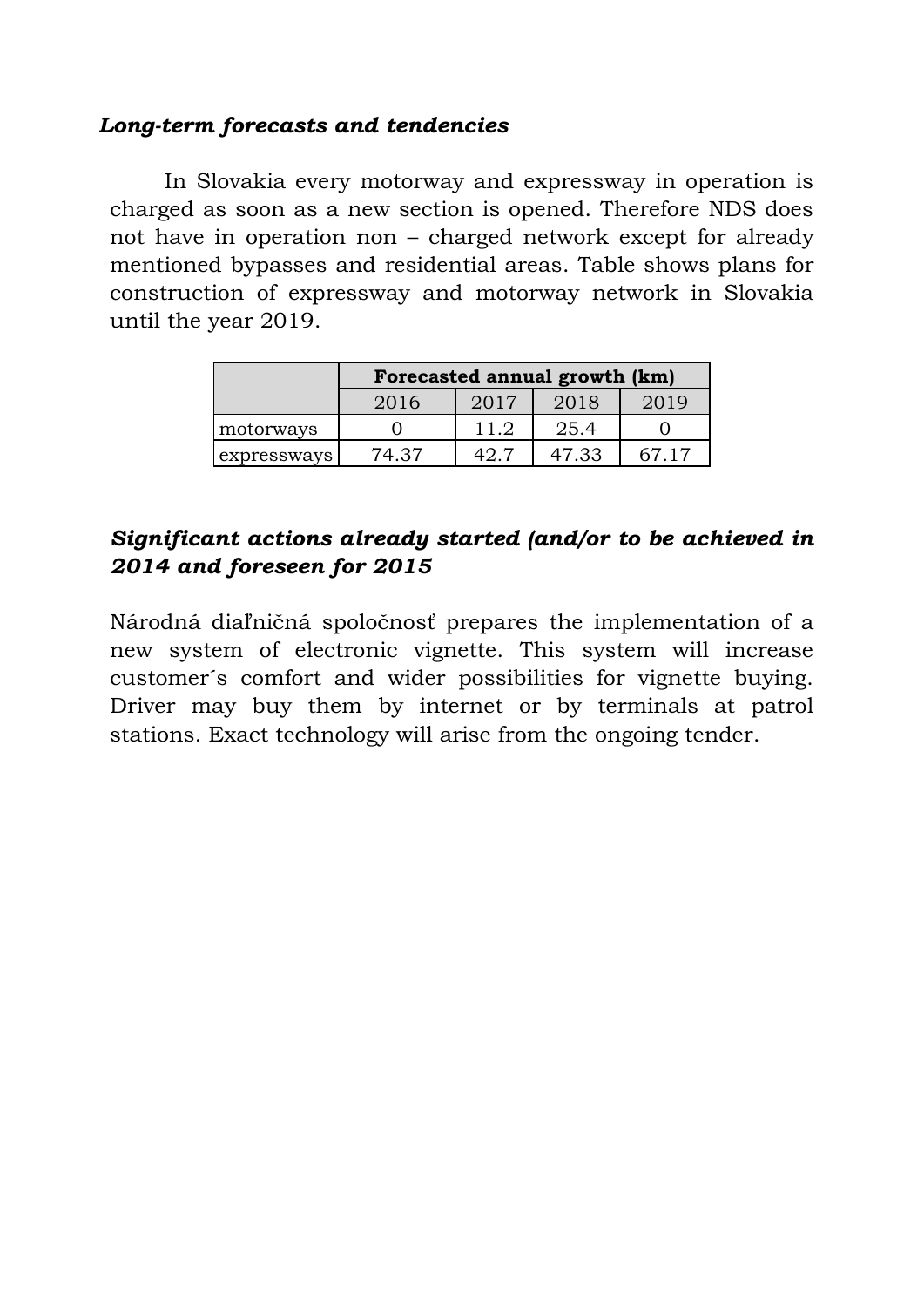### **MAIN ASECAP KEY FIGURES**

| <b>Country: Slovak Republic</b>                                                           | Indicate below how you calculate each<br>figure provided in the "2014" column | 2014 Figure           |
|-------------------------------------------------------------------------------------------|-------------------------------------------------------------------------------|-----------------------|
| Network length (Km)                                                                       | include<br>Figure<br>motorways<br>and<br>expressways                          | 651 km                |
| Number of km in construction                                                              | Summary of lengths of each building site<br>in operation                      | 133,86 km             |
| Forecasts of opening motorways section                                                    | Summary of lengths of each section<br>planned to be opened in 2015            | 56,63 km              |
| Annual toll revenues <sup>*</sup> (in millions of Euros)                                  | Summary of all revenues from vignettes<br>and ETC                             | 239 mil. €            |
| Annual ETC revenues from motorways and<br>expressways <sup>*</sup> (in millions of Euros) | Summary of revenues from ETC for<br>motorways and expressways only            | 113,7 mil. $\epsilon$ |
| VAT % (Indicate the VAT % percentage to the toll<br>revenues)                             | VAT rate is the Slovak Republic                                               | 20%                   |
| Permanent staff                                                                           | Number of permanent staff without any<br>agreement based contracts            | 1 641                 |
| Average daily traffic (light vehicles)                                                    | Average of measured data between                                              | 16 539                |
| Average daily traffic (heavy vehicles)                                                    | individual intersections                                                      | 4 8 8 7               |
| Average daily traffic (total = $light + heavy$ vehicles)                                  |                                                                               | 21 4 27               |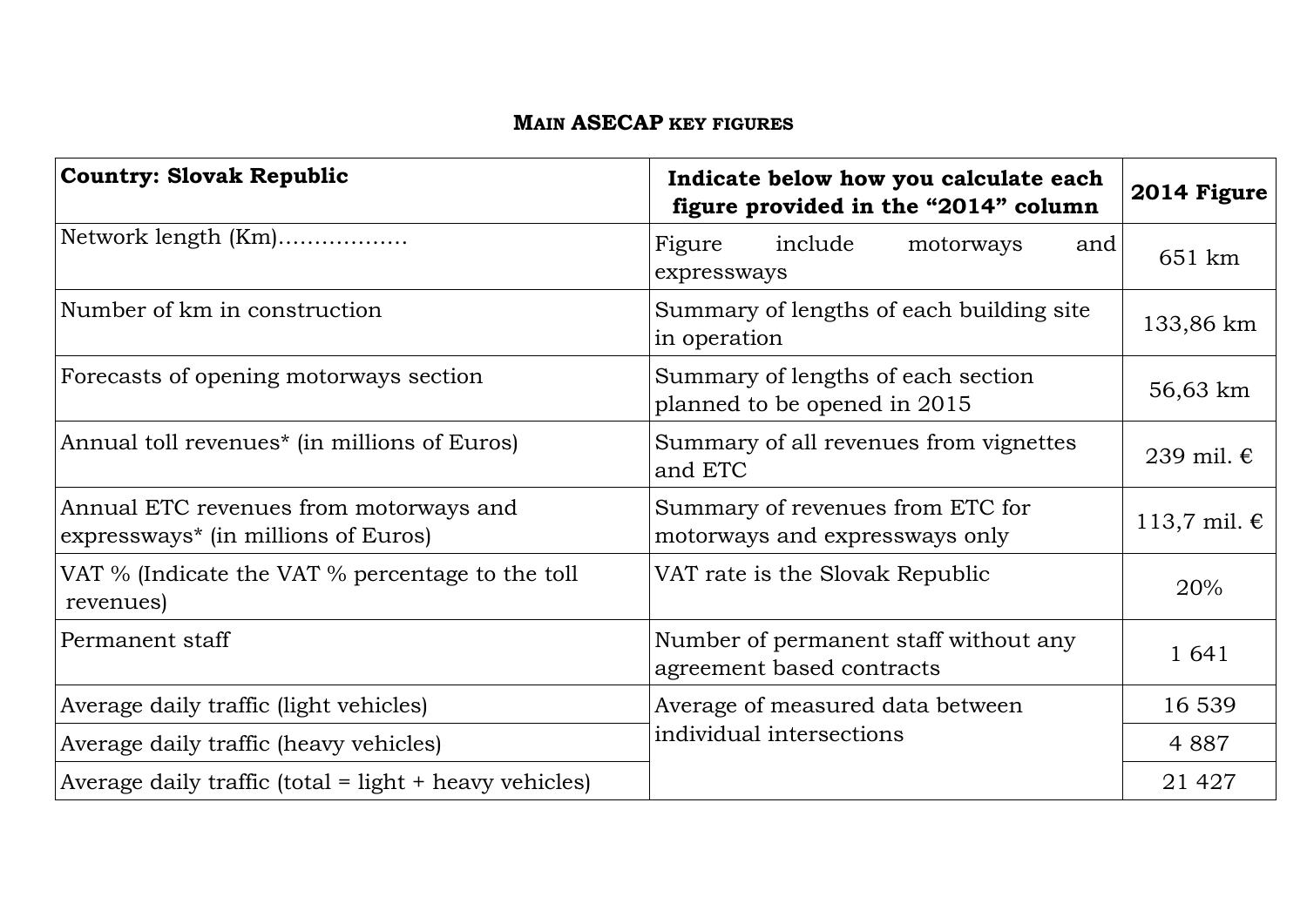| Total number of accidents                                                                                                             | Total number of accidents when the police<br>forces were called                                                                                                       | 723         |
|---------------------------------------------------------------------------------------------------------------------------------------|-----------------------------------------------------------------------------------------------------------------------------------------------------------------------|-------------|
| Number of personal injury accidents                                                                                                   | People that have received any injury except<br>for one time treatment that do not require<br>specialist's examination or sick absence                                 | 258         |
| Number of dead                                                                                                                        | Number of people that have received very<br>serious injuries leading to their death at<br>the moment of the accident or within 24<br>hours subsequent to the accident | 17          |
| Fatality rate                                                                                                                         |                                                                                                                                                                       | $\mathbf X$ |
| Kilometres travelled                                                                                                                  |                                                                                                                                                                       | 1 503 mil.  |
| Number of toll transactions (Total)<br>Number of toll transactions (light vehicles):<br>Number of toll transactions (heavy vehicles): | Number of transactions in ETC for vehicles<br>over 3.5. t including busses                                                                                            | 609 mil.    |
| Number of toll stations                                                                                                               |                                                                                                                                                                       | $\mathbf x$ |
| Number of toll lanes                                                                                                                  |                                                                                                                                                                       | X           |
| Number of ETC lanes                                                                                                                   |                                                                                                                                                                       | X           |
| Number of ETC subscribers (Total):<br>Number of ETC subscribers (light vehicles):<br>Number of ETC subscribers (heavy vehicles):      | Number of OBUs in ETC for vehicles over<br>3.5. t including busses                                                                                                    | 246 912     |